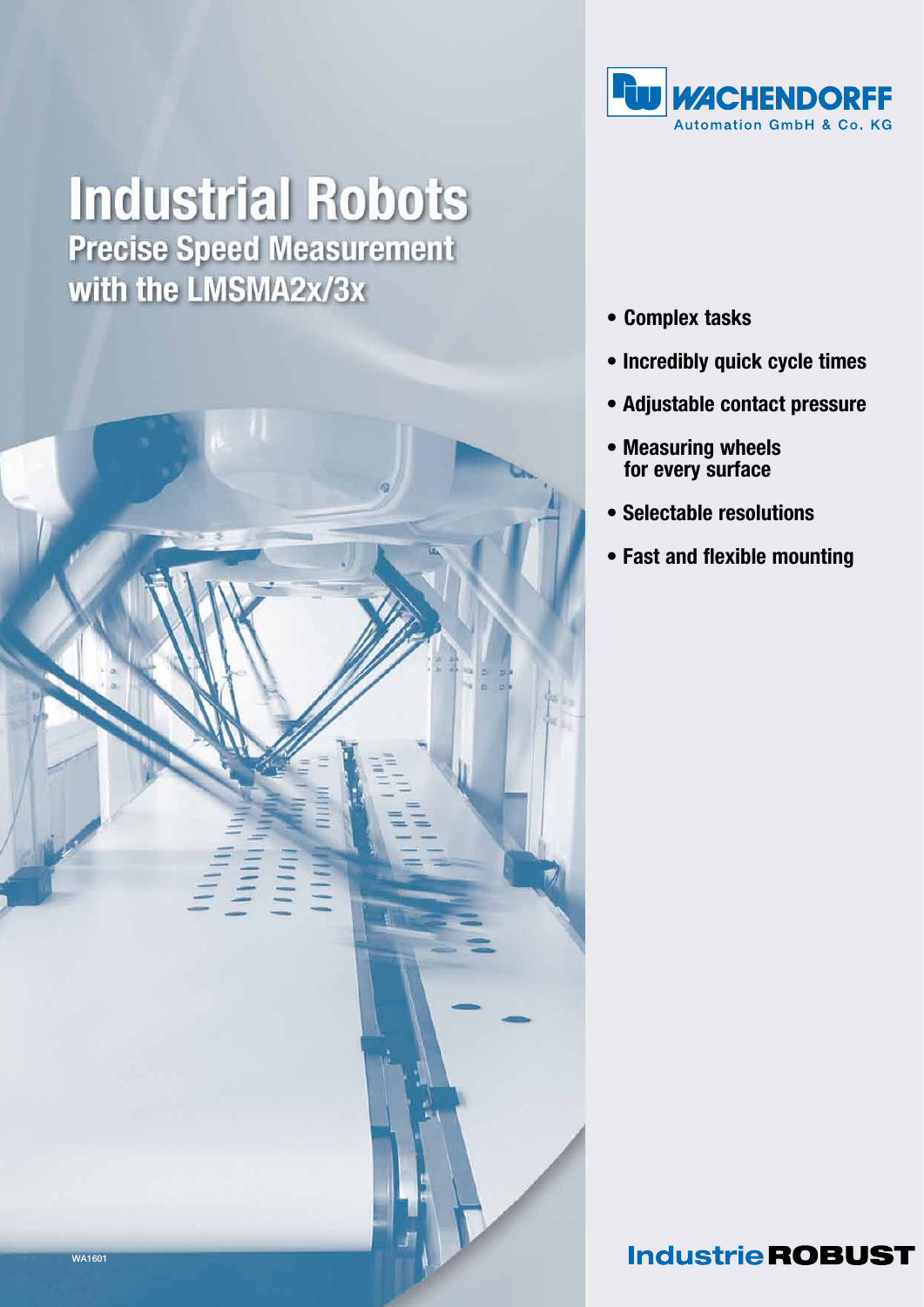



## As if by Magic

No human can do it as quickly and as precisely. Modern robots can move workpieces around at a speed that you could once only dream of. Precise measuring instruments are needed to avoid mistakes occurring due to the incredibly quick cycle times required in modern production. For this, the manufacturer Omron Adept Technologies GmbH of Dortmund relies on systems made by Wachendorff Automation.

Small, mobile robots speed around almost without a sound – nothing more than snatches of the English language over a conference table. If it were not for the coffee machine in the black and yellow of Borussia Dortmund, you could be forgiven for thinking you'd ended up somewhere in Silicon Valley. Instead, we're in the middle of Dortmund – in the application laboratory of Omron Adept Technologies, one of the world's leading producers of industrial robots – with a HQ which is actually in California.

The European HQ for sales, service and training has been based here since 1986. In the local laboratory, most of the company's products – with names of the tenor of Cobra or Hornet – can be found in operation. "What we do here more than anything else is conduct feasibility studies," explains head trainer Günter Graß. "If a customer is looking for an automation solution, then she or he can come here to perform tests, such as those to ascertain whether our robots provide the required cycle times," he explains.

Automation tasks have become much more complex in recent years and the desired cycle times have become much shorter – these days, customers demand highly efficient solutions. Within a fraction of a second, these solutions have to recognise, pick and place correctly. There are many ways of doing this. Small parts are often handled using compressed air. Others have to be grasped carefully. For yet others, it's important that they are placed in a specific position.

Often, it's not done with pure conveyor and feeder technology. Packaging systems for magazines, for instance, ensure automatically that a give-away is attached to each copy and that the entire package is wrapped in clear plastic. Omron Adept Technologies is a successful system provider fur just these kinds of complex applications, delivering complete software and image processing systems alongside the robots.

In order to precisely coordinate the detection range of the camera and the movement of the gripper, it is important to measure the belt speed accurately. Only when this is known can the control system calculate when the work pieces reach the gripper and thus when they can be received.

Although there are systems that decrease the belt speed directly at the motor – external influences such as band slippage are not taken into account with these. In addition to shorter cycle times, maximum precision is also key. This can only be reached if speed is decreased directly on the belt – as close as possible to the workpiece.

So as to have a secure and easy-to-integrate solution, Omron Adept Technologies decided in favour of Wachendorff Automation's new LMSMA length measuring system. The Rheingau-based producer demonstrated the new product at the SPS/IPC/Drives fair in Nuremberg, where it won the attention of Günter Graß and his colleagues.

"We were looking for a solution that's universally deployable, because our products find a use in many different sectors,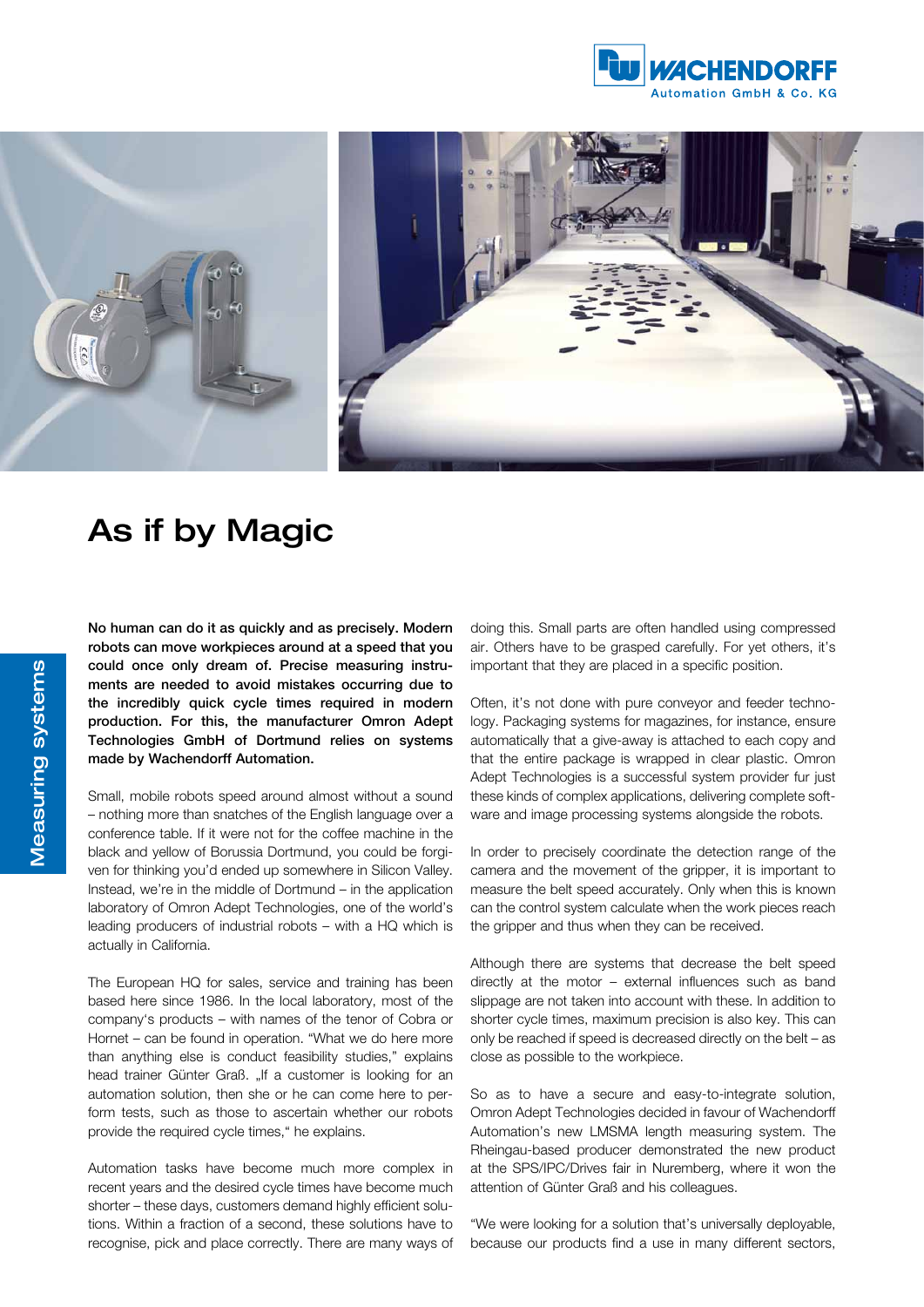

right up to the food industry," explained the applications engineer. In addition, they should have the longest service life possible and a high-quality look and feel, matching the robust and durable products made by Omron Adept.

The new length measuring systems – comprising a patented spring arm, rotary encoder measuring wheel and mounting bracket – were ordered straight away. The high expectations for this order were totally fulfilled. "It's especially practical that the contact pressure can be adjusted via the resolution on the base plate," says Graß, explaining why the system is so precise and why slippages can be avoided. A special spring ensures that the contact pressure remains constant in the long run. In the new systems, the preload of the spring is adjustable in steps of 5 N up to a maximum 30 N preload.

The measurement system is mounted using a base plate and screws. The clearance for these is adjusted to the standard mounting profiles. The measurement system can be connected quickly and easily to the base plate with a captive central screw.

If there are no direct installation options on the plant, various installation positions can be achieved using the highly-adjustable angle bracket.

The measuring wheels are available with different surfaces, making them ideally adaptable to belt or material properties (cardboard, wood, soft plastics, textiles, leather, paper, wire, steel profiles, web, cable, greased metals, painted surfaces, carpet...). They are also available in circumferences of 200 mm or 500 mm.

Especially practical is the ability to move (or even fix) the spring arm into the resting position. "When it comes to maintenance or cleaning work, it would otherwise have been necessary to always remove the whole system and adjust it again afterwards. This way, we can use a hand grip to lift the arm from the band, hold it up and simply lower it again later. The system continues to work precisely, with the original contact pressure," says Graß on the benefits of the handling function in LMSMA Wachendorff's length measuring system.

With the LMSMA, an incremental rotary encoder is responsible for the actual speed measurement. It is also extremely robust and can withstand high bearing loads. With resolutions of between 1.0 mm/pulse and 0.008 mm/pulse, it can easily keep pace with the high speeds of Omron Adept robot systems.

#### Wachendorff Automation GmbH & Co. KG, Geisenheim:

#### The experience shows in the detail ... Systems save time

With Wachendorff Automation systems, positions, speeds and travel lengths of items such as conveyor belts, film/paper webs or cardboard packaging can be recorded reliably and efficiently. Wachendorff has significantly improved the adjustment possibilities across the whole system, which is based on a spring arm with a central spring. This results in a number of constructive and valuable benefits.

The LMSMA2x/3x delivers constant and precise measurement results in various conditions using its optimal, low-slip measurements.

#### Product highlights:

- Adjustable contact pressure
- Coordinated measuring wheels for every surface
- Selectable resolutions from 1.0 to 0.008 mm/pulse.
- Small space requirement thanks to compact design.
- Long service lifetimes thanks to high mechanical robustness of all components.
- Mounting on the machine is fast and flexible
- Fixing in resting position saves time during initial setup mode and plant maintenance

www.wachendorff-automation.com/lms

#### Omron Adept Technologies GmbH, Dortmund: Partner for intelligent robots and mobile robot solutions

Omron Adept Technologies is a world leader in producing intelligent robots and autonomous mobile robot solutions. "High productivity through individual, flexible automation." That's how this business area can be described in just a single sentence. The focal points of the product portfolio include the high-speed SCARA robot (Adept Cobra), the parallel robot (Adept Quattro + Adept Hornet), the 6-axis robot (Adept Viper) and the mobile robot platform Adept Lynx. In addition, the company offers integrated image processing systems for conveyor tracking and advanced technologies for flexible feeding of small parts. Omron Adept Technologies has been offering first-class service for over 30 years and is committed to providing the best possible support and service available.

Omron Adept Technologies operates worldwide, focusing on the development of state-of-the-art robot technology with a handling weight of up to 20 kg. To date, Omron Adept is the only manufacturer of robot systems that include integrated image processing. Since October 2015, Omron Adept Technologies has been part of Japan's Omron Corporation. https://www.adept.de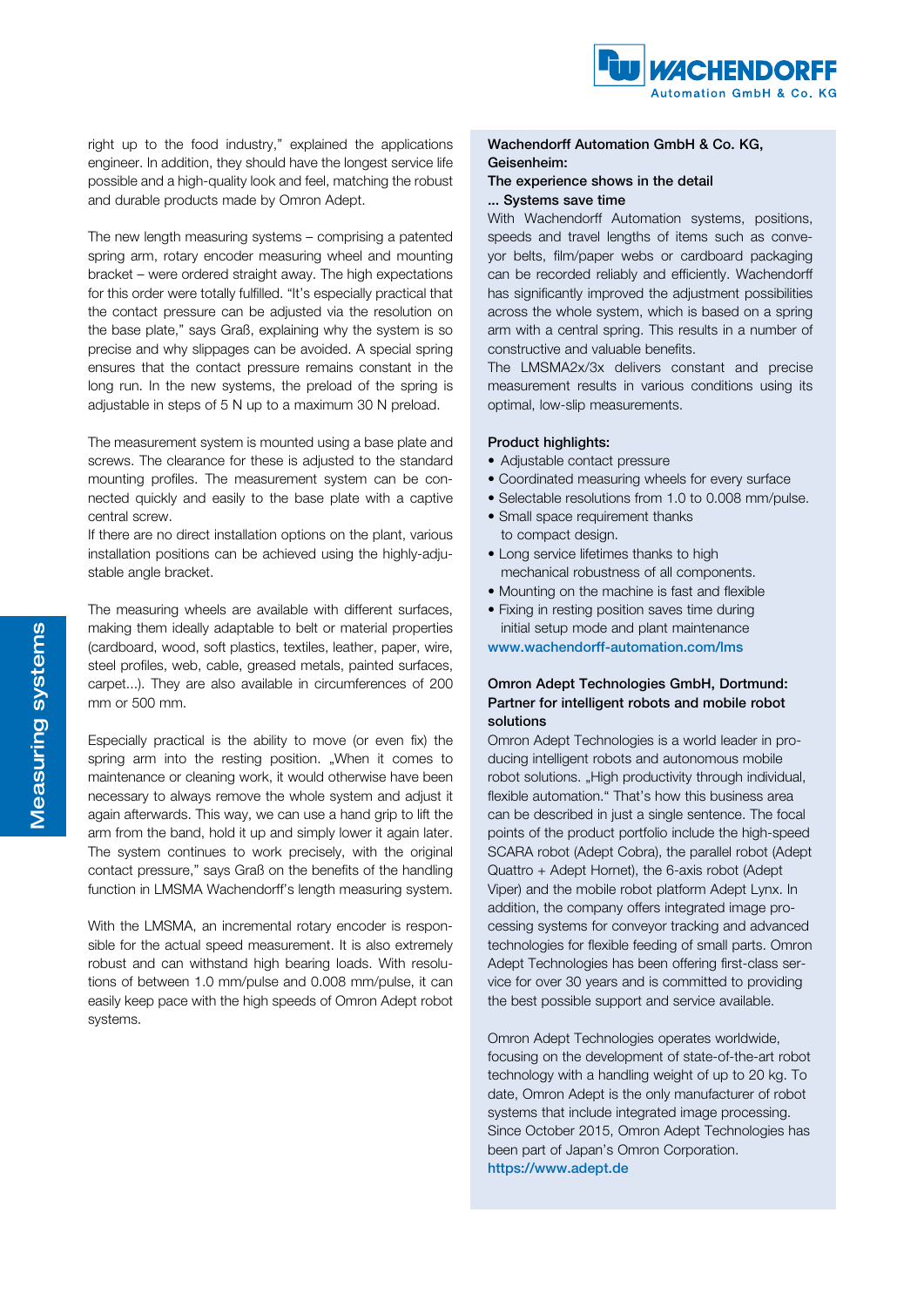





Image WA1601\_1a and WA1601\_1b Adept Quattro is designed specifically for high-speed handling applications. This depends on very precise measurements – and these are just what is provided by Wachendorff Automation's LMSMA2x/3x length measuring system.



Image WA1601\_2 The resolutions – via which contact pressure can easily be varied between 5 and 30 N – can be seen clearly here.



Image WA1601\_3

The LMSMA2x/3x length measuring system from Wachendorff Automation can be elevated easily and held in a resting position. In this way, adjustments, maintenance or cleaning work on the belt can be done comfortably. The hand grip allows the arm to be returned back into action.





In the applications laboratory, the spring arm was installed with the help of the bracket. In this way, the position can be quickly changed for all the various tests.